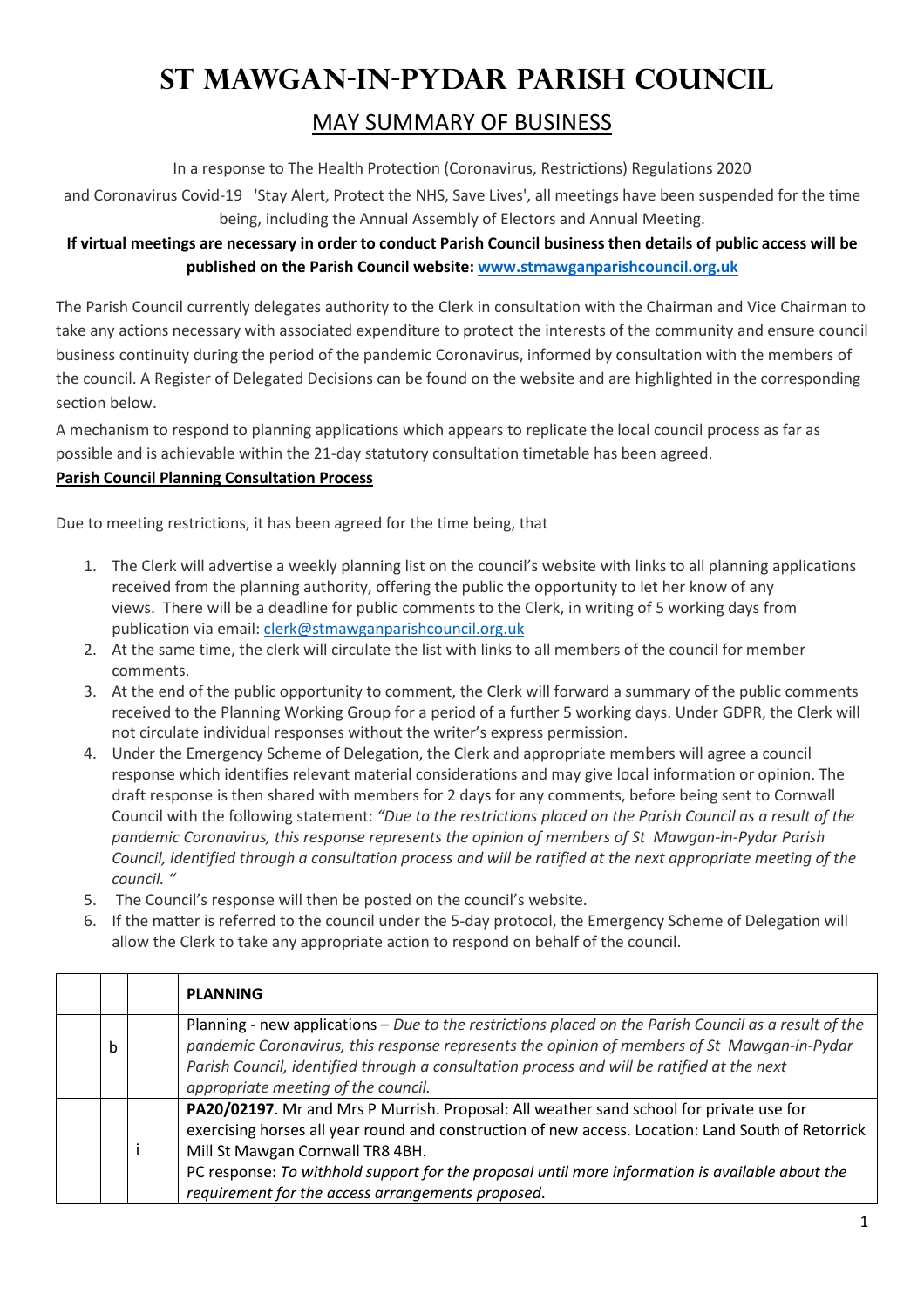|  |   |      | PA20/02768. Applicant: Mr Andrew Williams. Proposal: Proposed first floor extension. Location:                |
|--|---|------|---------------------------------------------------------------------------------------------------------------|
|  |   |      | The Shed Ox Lane St Mawgan TR8 4EU.                                                                           |
|  |   |      | PC response: Whilst further extension of The Shed may be acceptable, the owners of the                        |
|  |   |      | neighbouring property to the south, Hilltop, have raised a concern about the bulk and massing of the          |
|  |   | ii   | proposed second storey in close proximity to their boundary due to the different land levels. It appears that |
|  |   |      | 'overlooking' will not be an issue as there are no windows proposed in the south western elevation of the     |
|  |   |      | proposed upper storey, however the bulk and massing of the proposed second storey, and the 'unrelieved'       |
|  |   |      | nature of the proposed timber cladding, may conceivably have an adverse effect upon Hilltop's living          |
|  |   |      | conditions. The PC would therefore welcome the case officer's comments following his site visit before        |
|  |   |      | coming to any conclusion on the scheme.                                                                       |
|  |   |      | PA19/07954. Applicant Mr H Anscombe. Proposal: Change of use of outbuilding to a holiday let                  |
|  |   |      | and construction of an additional holiday cabin. Location: Natural Bridges St Mawgan. Case                    |
|  |   |      | Officer: Mark Wigley. PC response:                                                                            |
|  |   |      | The Parish Council obtained an extension of time for comment in March to await an ecology                     |
|  |   |      | report and to communicate in detail with the Case Officer dealing with the application. The Parish            |
|  |   |      | Council believes that the description of the development is wrong, in so far as the PC is not aware           |
|  |   | iii  | of any planning permission existing for the change of use of either of the existing sheds. In                 |
|  |   |      | addition, the latest 'block plan' does not show the proposed cabin in the woods.                              |
|  |   |      | Moreover, it is not evident that a site visit has taken place in respect of the forestry assessment           |
|  |   |      | as photographs requested are not on the website. The Parish Council is not satisfied that a full              |
|  |   |      | assessment of the proposal can be made without a site visit particularly due to the sites sensitive           |
|  |   |      | woodland setting.                                                                                             |
|  |   |      | Therefore, the Parish Council places a holding objection to this proposal until proper                        |
|  |   |      | communication can be achieved with the Case Officer.                                                          |
|  |   |      | PA20/02816. Applicant Mr R Reed and Mr J Wright. Proposal Demolition of existing dormer                       |
|  |   | iv   | bungalow and subsequent construction of replacement dwelling. Location: Quarry Trenance                       |
|  |   |      | Mawgan Porth. Case Officer: Sam Fuller. Comment Local Planning Authority by 18 May.                           |
|  |   |      | PA20/03254. Applicant Mrs Lynne Mann. Proposal: 1 x Turkey Oak to be pruned due to size and                   |
|  |   |      | condition 3 x Sycamore to be pruned due to size and condition. Location: Lanherne Cottage                     |
|  |   |      | Penpont St Mawgan TR8 4ET. As this application is for works to trees in a Conservation Area, it               |
|  |   | v    | will be decided under delegated authority. There is no need for you to submit any comments to                 |
|  |   |      | the local planning authority as this communication is merely to notify you that an application                |
|  |   |      | has been received. If you have any questions or concerns, please contact Gemma Old - 01726                    |
|  |   |      | 223493,                                                                                                       |
|  |   |      | PA20/03265. Applicant Ms Sarah Howie. Proposal: Application for Outline Planning Permission                   |
|  |   | vi   | with some matters reserved (access only) for construction of two dwellings. Location: Land South              |
|  |   |      | East of The Lodge Trevenna Cross St Mawgan. Sam Fuller, Case Officer. Comment to Local                        |
|  |   |      | Planning Authority by 20 May.                                                                                 |
|  |   |      | PA20/03343. Applicant: Mr And Mrs Mackeller. Proposal: Proposed side extension and porch.                     |
|  |   | vii  | Location: 2 Lanherne Avenue St Mawgan TR8 4EL. Case Officer: Jonathan Stoneman. Comment to                    |
|  |   |      | Local Planning Authority by 22 May.                                                                           |
|  |   |      | PA20/02277 Proposal Proposed works to trees within a Conservation Area - T17 an Oak less than                 |
|  |   |      | 10m, T18 - a medium / large Acer and T19 a large (less than 20m) Ash mainly to remove the long                |
|  |   | viii | lanky limbs and to crown raise the trees Location Mawgan-In-Pydar Playing Field St Mawgan.                    |
|  |   |      | As this application is for works to trees in a Conservation Area, it will be decided under                    |
|  |   |      | delegated authority. There is no need for you to submit any comments to the local planning                    |
|  |   |      | authority as this communication is merely to notify you that an application has been received. If             |
|  |   |      | you have any questions or concerns, please contact Peter Daines - 01872 224798.                               |
|  |   |      | PA20/03247. Applicant Mr Andrew McCutcheon. Proposal: Redevelopment of site with                              |
|  |   |      | replacement dwelling with variation of condition 2 (plans approved) of decision PA19/05218                    |
|  |   | ix   | dated 08/04/2020 Location: Green Hedges Trenance Mawgan Porth. Case Officer: Jonathan                         |
|  |   |      |                                                                                                               |
|  |   |      |                                                                                                               |
|  |   |      | Stoneman. Comment to Local Planning Authority by 6 <sup>th</sup> June. :                                      |
|  | с |      | To note Advices and Decisions by Cornwall Council:                                                            |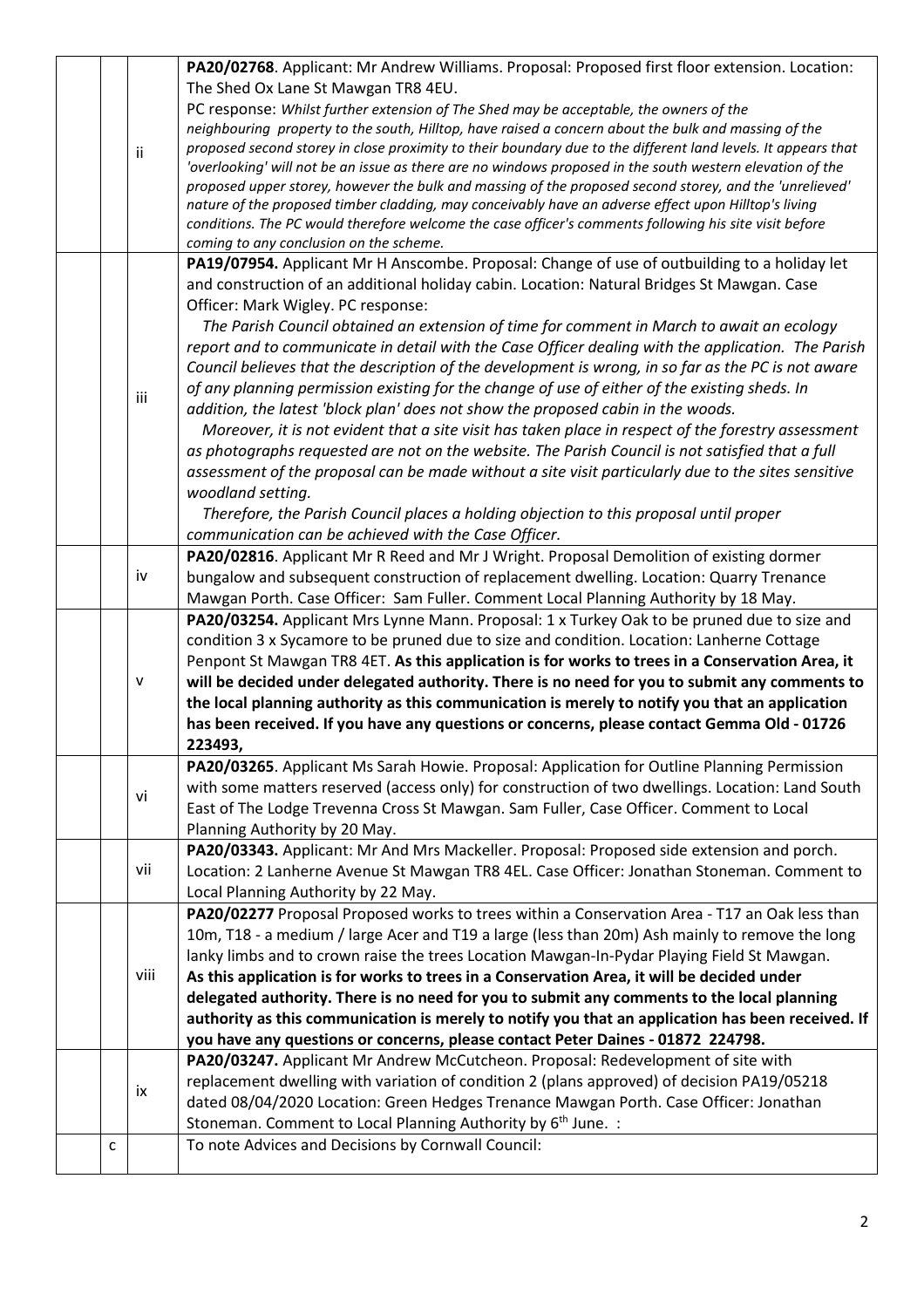|                |                                                                                                |                                                                                                   | PA20/01030 APPROVED. Applicant: Mr Graham Jelly. Proposal: Replace existing windows with                                                                                |  |  |  |  |  |
|----------------|------------------------------------------------------------------------------------------------|---------------------------------------------------------------------------------------------------|-------------------------------------------------------------------------------------------------------------------------------------------------------------------------|--|--|--|--|--|
|                |                                                                                                |                                                                                                   | energy efficient windows to match original. Location: Pendorric St Mawgan TR8 4EN.                                                                                      |  |  |  |  |  |
|                | PA20/01376 APPROVED. Applicant: Dr K and J Anderson. Proposal: demolition existing property    |                                                                                                   |                                                                                                                                                                         |  |  |  |  |  |
|                |                                                                                                | ii                                                                                                | and construction of new replacement dwelling and detached garage. Location: Boscarne Trenance                                                                           |  |  |  |  |  |
|                |                                                                                                |                                                                                                   | Mawgan Porth.                                                                                                                                                           |  |  |  |  |  |
|                |                                                                                                |                                                                                                   | PA20/02596 APPROVED. Applicant: Mr and Mrs Luxton. Proposal: Non-material amendment                                                                                     |  |  |  |  |  |
|                |                                                                                                |                                                                                                   | (NMA1) to remove door to East elevation and replace with a window and removal of first floor                                                                            |  |  |  |  |  |
|                |                                                                                                | iii<br>window to lounge, enlargement of bedroom window to North ground floor elevation and to new |                                                                                                                                                                         |  |  |  |  |  |
|                |                                                                                                |                                                                                                   | high level windows to West elevation to decision PA19/06807 dated 09/10/19. Location: Wayside                                                                           |  |  |  |  |  |
|                |                                                                                                |                                                                                                   | Mawgan Porth TR8 4BL.                                                                                                                                                   |  |  |  |  |  |
|                |                                                                                                | iv                                                                                                | PA18/11557 WITHDRAWN Applicant: Mr Broadway. Proposal: Construction of stables and<br>associated access track and bunding. Location: Land At SW8538366977 Mawgan Porth. |  |  |  |  |  |
|                |                                                                                                |                                                                                                   | PA20/00536 Granted (CAADs, PIPs and LUs only) Applicant: Mr & Mrs Peter & Nicola Murrish                                                                                |  |  |  |  |  |
|                |                                                                                                | v                                                                                                 | Proposal: Certificate of Lawfulness for an existing use of building as self-contained residential unit.                                                                 |  |  |  |  |  |
|                |                                                                                                |                                                                                                   | Location: Jacaranda Retorrick Mill TR8 4BH.                                                                                                                             |  |  |  |  |  |
|                | e                                                                                              |                                                                                                   | 5 day-Protocol for Local Councils                                                                                                                                       |  |  |  |  |  |
|                |                                                                                                |                                                                                                   |                                                                                                                                                                         |  |  |  |  |  |
|                |                                                                                                |                                                                                                   | PA20/00157 Change of land use from unused field to domestic curtilage. Construction of a tennis                                                                         |  |  |  |  |  |
|                |                                                                                                |                                                                                                   | court to serve Polgreen Manor.                                                                                                                                          |  |  |  |  |  |
|                |                                                                                                |                                                                                                   | PC response Delegated Decision 7: - to agree with the case officer officer's decision.                                                                                  |  |  |  |  |  |
|                | f                                                                                              |                                                                                                   | To discuss planning enforcement issues - to refer any new issues and updates - if any. None.                                                                            |  |  |  |  |  |
|                |                                                                                                |                                                                                                   | Temporary change in respect of publicity of planning applications during COVID-19 crisis                                                                                |  |  |  |  |  |
|                |                                                                                                |                                                                                                   |                                                                                                                                                                         |  |  |  |  |  |
|                |                                                                                                |                                                                                                   | Please note that Cornwall Council will not be displaying a Site Notice for the majority of planning                                                                     |  |  |  |  |  |
|                | applications during the COVID 19 crisis. Whilst the Legislation for most applications requires |                                                                                                   |                                                                                                                                                                         |  |  |  |  |  |
|                |                                                                                                |                                                                                                   | either a Site Notice or a Neighbour Notification, Cornwall Council has previously committed to                                                                          |  |  |  |  |  |
|                |                                                                                                |                                                                                                   | both forms of publicity. However, during the current crisis they will not be displaying Site Notices                                                                    |  |  |  |  |  |
|                |                                                                                                |                                                                                                   | which will ensure officers are not travelling out of their homes unless absolutely necessary to                                                                         |  |  |  |  |  |
|                |                                                                                                |                                                                                                   | protect the health of their staff and our residents.                                                                                                                    |  |  |  |  |  |
|                |                                                                                                |                                                                                                   | The only exception being applications for development affecting a Public Right of Way,                                                                                  |  |  |  |  |  |
|                |                                                                                                |                                                                                                   | development representing a departure from the Development Plan or applications for EIA                                                                                  |  |  |  |  |  |
|                |                                                                                                |                                                                                                   | development accompanied by an Environmental Statement, as these applications require a Site                                                                             |  |  |  |  |  |
|                |                                                                                                |                                                                                                   | Notice to be displayed. For these applications during the COVID-19 crisis period, we will either                                                                        |  |  |  |  |  |
|                |                                                                                                |                                                                                                   | post a Site Notice to applicants and ask them to display it or agree to an extension of time until                                                                      |  |  |  |  |  |
|                |                                                                                                |                                                                                                   | the restrictions on travel no longer apply.                                                                                                                             |  |  |  |  |  |
| $\overline{7}$ |                                                                                                |                                                                                                   | WORKING GROUPS - to receive reports (if any), and agree any necessary action and expenditure:                                                                           |  |  |  |  |  |
|                | a                                                                                              |                                                                                                   | Amenities - The Health Protection (Coronavirus, Restrictions) Regulations 2020 -                                                                                        |  |  |  |  |  |
|                |                                                                                                |                                                                                                   | The Play Area is now CLOSED until restrictions are lifted. Play Area Inspection postponed.                                                                              |  |  |  |  |  |
|                |                                                                                                |                                                                                                   | St Mawgan toilets - Electrician has been onsite installing new lights and fixings in the ladies and                                                                     |  |  |  |  |  |
|                |                                                                                                |                                                                                                   | gents' section.                                                                                                                                                         |  |  |  |  |  |
|                |                                                                                                |                                                                                                   | Burial Ground - The Burial Ground is now OPEN to the public provided safe distancing of 2m is                                                                           |  |  |  |  |  |
|                |                                                                                                | ii                                                                                                | observed. The bin has been removed as a safeguarding measure. Please take all litter home.                                                                              |  |  |  |  |  |
|                |                                                                                                |                                                                                                   | No dogs are allowed at any time in the burial ground.                                                                                                                   |  |  |  |  |  |
|                |                                                                                                |                                                                                                   | Theft of No Dogs signage - replacement agreed delegated decision 11 at a cost of £28                                                                                    |  |  |  |  |  |
|                | $\mathsf b$                                                                                    |                                                                                                   | Transport and Rights of Way-                                                                                                                                            |  |  |  |  |  |
|                |                                                                                                | i                                                                                                 | Report of blocked footpath 409/17/1 - Clerk in communication with landowner to find solution.                                                                           |  |  |  |  |  |
|                |                                                                                                | Ϊİ                                                                                                | Local Maintenance Partnership Footpath - please observe 2m social distancing guidelines.                                                                                |  |  |  |  |  |
|                |                                                                                                |                                                                                                   | Maintenance will be carried out if safe to do so within current Covid-19 guidelines.                                                                                    |  |  |  |  |  |
|                |                                                                                                |                                                                                                   | Beach and Environment - Councillor Community Chest Crisis Scheme - application approved IN                                                                              |  |  |  |  |  |
|                | c                                                                                              |                                                                                                   | the (increased) sum of £350 towards beach entrance repairs.                                                                                                             |  |  |  |  |  |
|                |                                                                                                |                                                                                                   | Delegated Decision 6: Beach Clean has reduced contract hours for the time being                                                                                         |  |  |  |  |  |
|                | d                                                                                              |                                                                                                   | Neighbourhood Plan - nothing further to report.                                                                                                                         |  |  |  |  |  |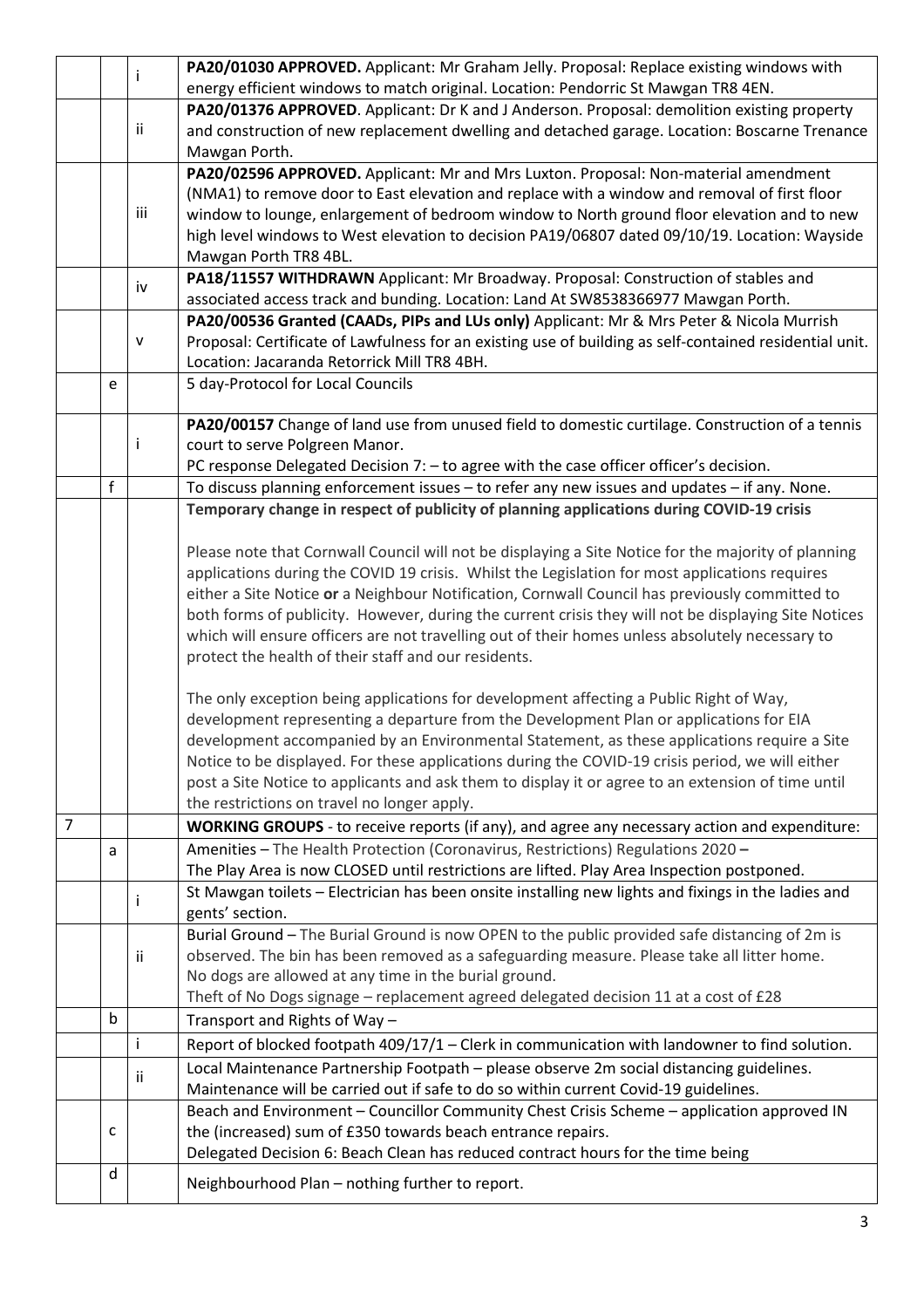|    | e |                                                                                              | Cornwall Airport Newquay & Search and Rescue Helicopter - response from Andy Ormshaw,                                              |  |  |  |  |  |
|----|---|----------------------------------------------------------------------------------------------|------------------------------------------------------------------------------------------------------------------------------------|--|--|--|--|--|
|    |   | Cornwall Airport Newquay received in relation to helicopter noise. Circulated to members and |                                                                                                                                    |  |  |  |  |  |
|    |   |                                                                                              | interested parties to feedback with comment at earliest opportunity.                                                               |  |  |  |  |  |
| 8  |   |                                                                                              | <b>REPORTS FROM MEETINGS:</b>                                                                                                      |  |  |  |  |  |
| 9  |   |                                                                                              | To note and discuss (if appropriate) the correspondence received since the last meeting and any                                    |  |  |  |  |  |
|    |   |                                                                                              | associated actions and expenditure:                                                                                                |  |  |  |  |  |
|    |   |                                                                                              | Cornwall Association of Local Councils further advice to changes in legislation and expectation of                                 |  |  |  |  |  |
|    |   |                                                                                              | virtual meetings guidance                                                                                                          |  |  |  |  |  |
|    |   | Ϊİ                                                                                           | Cllr J Fitter - updates                                                                                                            |  |  |  |  |  |
|    |   | iii                                                                                          | Boardmasters 2020 - Cancelled                                                                                                      |  |  |  |  |  |
| 10 |   |                                                                                              | <b>FINANCE and LEGISLATION:</b>                                                                                                    |  |  |  |  |  |
|    | a |                                                                                              | To note any income received: Bank Interest £1.91, Beach Clean Donations £375.00, HMRC VAT                                          |  |  |  |  |  |
|    |   |                                                                                              | repayment £720.61.                                                                                                                 |  |  |  |  |  |
|    | b |                                                                                              | Accounts -invoices for payment approved via email by Chair, Cllrs W Corbett, S Tavener, G                                          |  |  |  |  |  |
|    |   |                                                                                              | Jennings, D Carter, C Tyson, S Karkeek and B Cawley. Hence, the Schedule of Payments (below)                                       |  |  |  |  |  |
|    |   |                                                                                              | were authorised online by Chair, Cllr D Carter and Clerk.                                                                          |  |  |  |  |  |
|    | C |                                                                                              | Internal Control - Annual Governance 2019/20 year-end documents to internal auditor 8 May.                                         |  |  |  |  |  |
|    |   | ii.                                                                                          | 4 <sup>th</sup> quarter check - Cllr Carter given Scribe read only access to Parish Council online accounts.                       |  |  |  |  |  |
|    |   | iii                                                                                          | Internal Auditor Report - received with no qualifications and circulated to Members. Internal<br>Audit Report Response - awaiting. |  |  |  |  |  |
|    |   |                                                                                              | Smaller Authority approval of the accounting statements - Annual Accounts year end 2019-20 -                                       |  |  |  |  |  |
|    | d |                                                                                              | awaiting approval of accounts as circulated and then Chair to sign.                                                                |  |  |  |  |  |
|    | e |                                                                                              | Bank Reconciliation $-4$ <sup>th</sup> quarter – awaiting approval and the Chair to sign.                                          |  |  |  |  |  |
|    | f |                                                                                              | Budget Monitoring $-4$ <sup>th</sup> quarter $-$ awaiting approval and then Chair to sign (postponed)                              |  |  |  |  |  |
|    | g |                                                                                              | Asset Register - circulated, awaiting approval                                                                                     |  |  |  |  |  |

## Schedule of Payments May

| Name<br>Vodafone Ltd            | Details<br>Mobile phone - Mar-Apr inv                          | Amount<br>11.54  | Minute Ref            |
|---------------------------------|----------------------------------------------------------------|------------------|-----------------------|
| S Plant<br>S Plant              | Footpath Contract - April<br>Maintenance Contract - part April | 100.00<br>500.00 | 038/20(b)             |
| A Hayne                         | Clerk's Salary and Expenses April                              | 887.76           |                       |
| M Farmer                        | Beach Clean from1 - 18/04 incl - 19-30/04 incl                 | 756.00           | delegated decision 6  |
| A Prowse                        | Toilet Clean Contract from March 1-26 & 15 - 30 April          | 200.00           | delegated decision 9  |
| Zurich Municipal                | Parish Council Insurance 01/06/20-31/05/21                     | 884.11           | Delegated decision 10 |
| Cornwall Air<br>Ambulance Trust | <b>Grant Application</b>                                       | 200.00           | 037/20e(i)            |